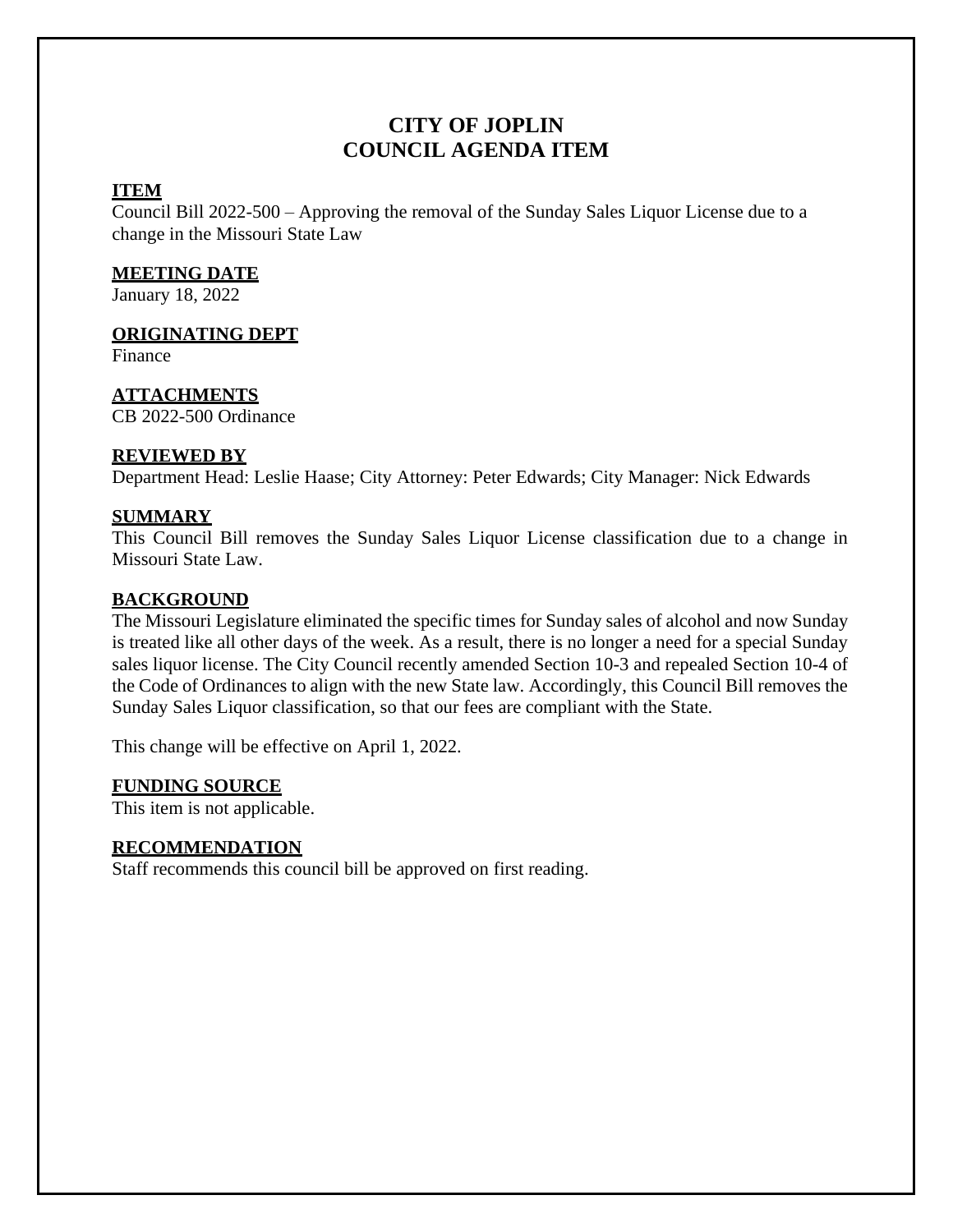AN ORDINANCE repealing Section 30-121, License Classifications and Fees, of Article III, Licenses, Division 2, Schedule of Fees, of Chapter 30, Businesses, of the Code of Ordinances of the City of Joplin and enacting in lieu thereof a new Section 30-121, License Classifications and Fees, of Article III, Licenses, Division 2, Schedule of Fees, of Chapter 30, Businesses, of the Code of Ordinances of the City of Joplin to implement certain classification changes; and setting a date when this Ordinance shall become effective.

WHEREAS, a classification type is no longer required; and,

WHEREAS, the Council of the City of Joplin desires to be in compliance with Missouri State law.

**NOW, THEREFORE, BE IT ORDAINED** by the Council of the City of Joplin, Missouri, as follows:

Section 1. That Section 30-121, License Classifications and Fees, of Article III, Licenses, Division 2, Schedule of Fees, of Chapter 30, Businesses, be repealed and a new Section 30-121, License Classifications and Fees, of Article III, Licenses, Division 2, Schedule of Fees, of Chapter 30, Businesses of the Code of Ordinances of the City of Joplin be enacted in lieu thereof to read as follows:

#### "DIVISION 2. SCHEDULE OF FEES

#### **Sec. 30-121. License classifications and fees.**

Except as otherwise indicated in this article, the annual schedule of license fees and classification of occupations, trades, pursuits, businesses and vocations shall be as follows:

Abstracting Business …The fee provided in section 30-92 (1), with a minimum license fee of \$100.00 per year in any case.

Accountant, Auditor, Bookkeeper ………The fee provided in section 30-92 (1), with a minimum license fee of \$100.00 per year in any case.

| Amusement Centers, Card Tables, Recreation |  |
|--------------------------------------------|--|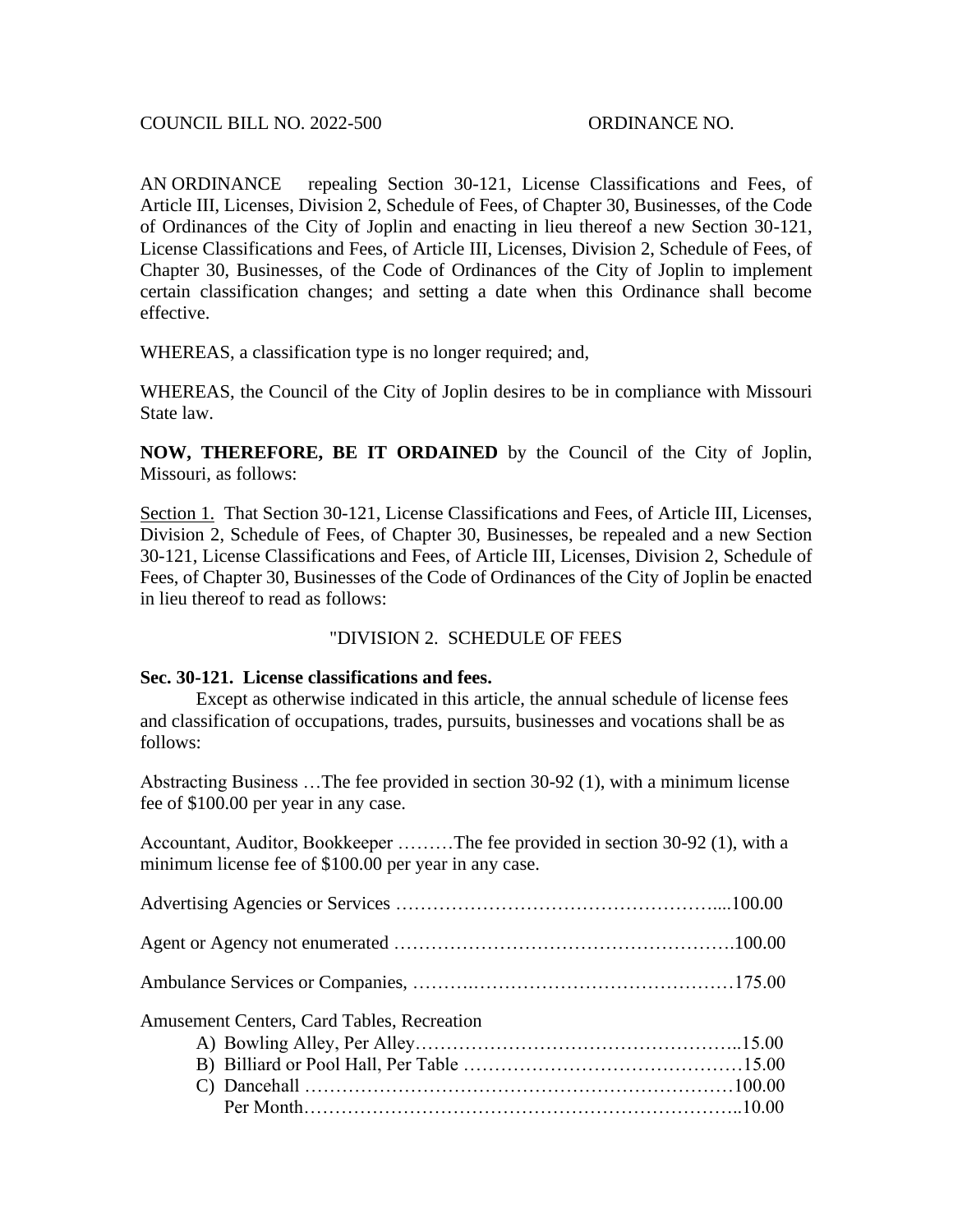|            | E) Domino Parlor                                                                  |  |
|------------|-----------------------------------------------------------------------------------|--|
|            |                                                                                   |  |
|            | F) Shuffleboard or Card Table                                                     |  |
|            |                                                                                   |  |
|            | G) Any Other Amusement Type Activity, Per Activity15.00                           |  |
|            |                                                                                   |  |
|            |                                                                                   |  |
|            |                                                                                   |  |
| Architects |                                                                                   |  |
|            |                                                                                   |  |
|            |                                                                                   |  |
|            |                                                                                   |  |
|            |                                                                                   |  |
|            |                                                                                   |  |
|            | with a minimum license fee of \$100.00 per year in any case.                      |  |
|            |                                                                                   |  |
|            |                                                                                   |  |
|            |                                                                                   |  |
|            | Auction House or Business The fee provided in section 30-92 (1),                  |  |
|            | with a minimum license fee of \$100.00 per year in any case.                      |  |
|            |                                                                                   |  |
|            |                                                                                   |  |
|            | Automobile Dealers-New and/or Used  The fee provided in section 30-92 (1), with a |  |
|            | minimum license fee of \$175.00 per year in any case.                             |  |
|            |                                                                                   |  |
|            | <b>Automobile Dealer Tags</b>                                                     |  |
|            |                                                                                   |  |
|            |                                                                                   |  |
|            | Automobile Leasing or Renting The fee provided in section 30-92 (1), with a       |  |
|            | minimum license fee of \$100.00 per year in any case.                             |  |
|            |                                                                                   |  |
|            | Automobile Parking Lots or Storage Garage  The fee provided in section 30-92 (1). |  |
|            |                                                                                   |  |
|            | Automobile Washing, Waxing or Polishing                                           |  |
|            | Establishments, Power Washers  The fee provided in section 30-92 (1).             |  |
|            | Banking, Trust, or Mortgage Company                                               |  |
|            | Having Deposit Market Share inside Joplin of in (000's):                          |  |
|            |                                                                                   |  |
|            |                                                                                   |  |
|            |                                                                                   |  |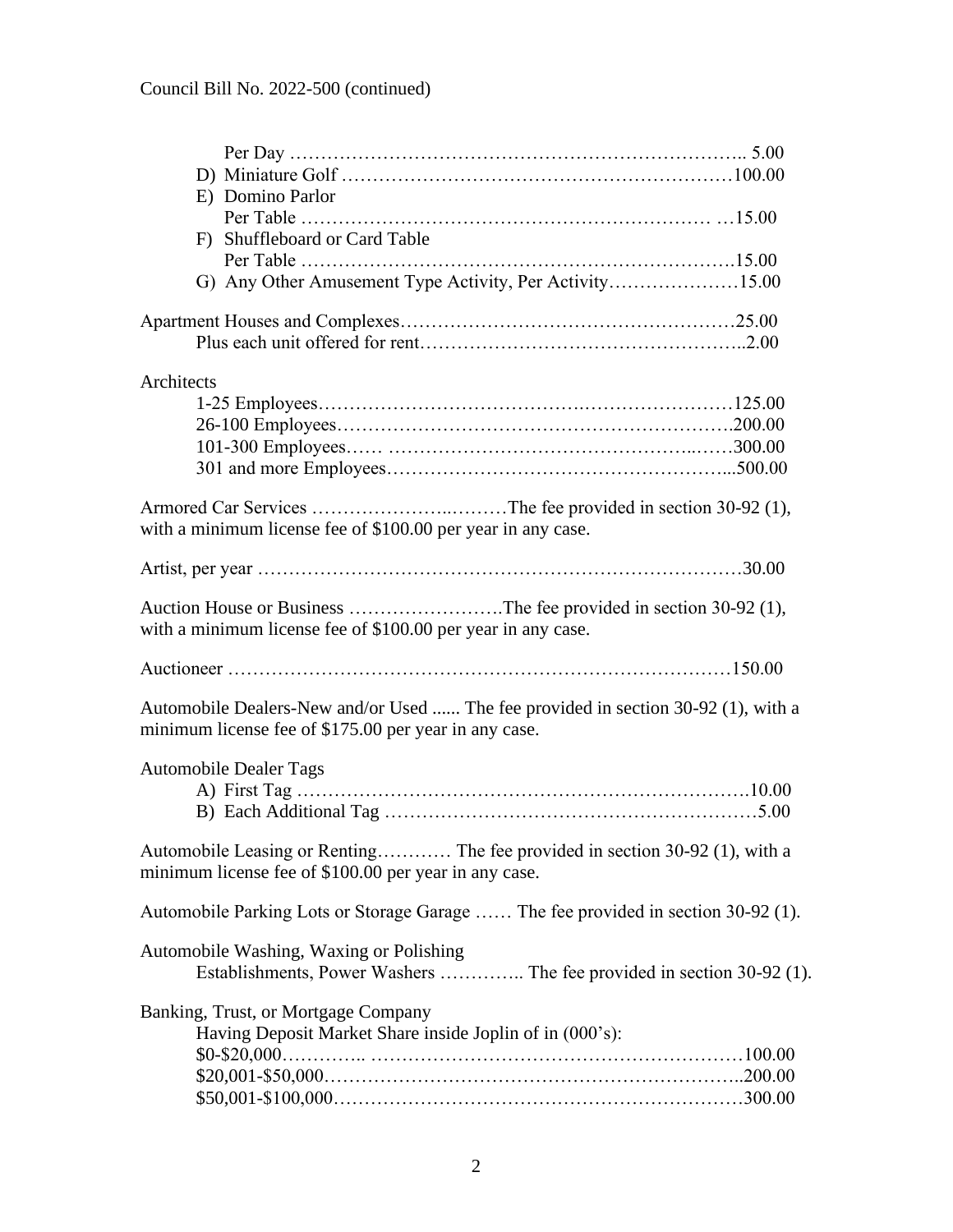| Barbers and Beauty Operators, without a place of business                                                                                                  |  |
|------------------------------------------------------------------------------------------------------------------------------------------------------------|--|
| <b>Barbershops and Beauty Parlors</b>                                                                                                                      |  |
| Billboard Business, Outdoor Advertising Companies  The fee provided in section 30-<br>92 (1), with a minimum license fee of \$100.00 per year in any case. |  |
| Bondsmen, Bail                                                                                                                                             |  |
|                                                                                                                                                            |  |
| Business or Correspondence School, For Profit The fee provided in section 30-92 (1).                                                                       |  |
| Carnivals, For Profit                                                                                                                                      |  |
| Carnivals, Not for Profit (excluding school functions)<br>Carnivals, Inside Facility for more than 30 daysThe fee provided in section 30-92(1).            |  |
| Cash Register Agency  The fee provided in section 30-92 (1), with a minimum<br>license fee of \$100.00 per year in any case.                               |  |
|                                                                                                                                                            |  |
| Circus, For Profit                                                                                                                                         |  |
| Circus, Not for Profit (excluding school functions)                                                                                                        |  |
| Cleaners of Windows, Buildings, Carpet & Rugs,                                                                                                             |  |
| <b>Coin Operated Devices</b><br>(1) Operator's License for any type Coin                                                                                   |  |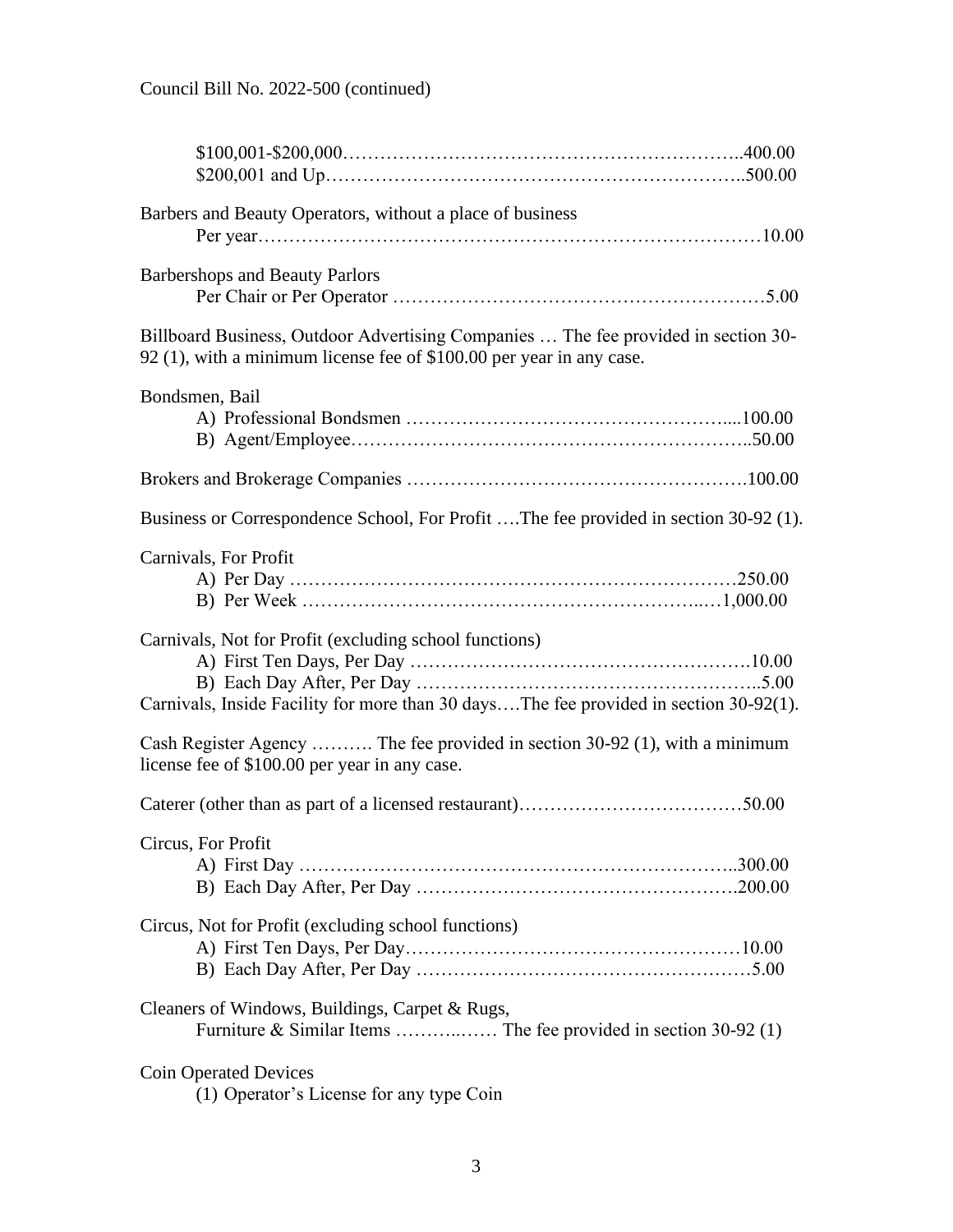| Operated Machine, Amusement/Prophylactic Machine 50.00               |  |
|----------------------------------------------------------------------|--|
|                                                                      |  |
|                                                                      |  |
|                                                                      |  |
|                                                                      |  |
|                                                                      |  |
| Collection Agency, Credit Bureau or Retail Credit Association 100.00 |  |
| Contractors                                                          |  |
|                                                                      |  |
|                                                                      |  |
| C) Subcontractor or Specialty (Including Demolition) 150.00          |  |
| D) Electrical                                                        |  |
|                                                                      |  |
|                                                                      |  |
|                                                                      |  |
|                                                                      |  |
|                                                                      |  |
| E) Plumber                                                           |  |
|                                                                      |  |
|                                                                      |  |
|                                                                      |  |
|                                                                      |  |
|                                                                      |  |
| F) Mechanical                                                        |  |
|                                                                      |  |
|                                                                      |  |
|                                                                      |  |
|                                                                      |  |
|                                                                      |  |
|                                                                      |  |
|                                                                      |  |
| <b>Engineer or Engineering Company</b>                               |  |
|                                                                      |  |
|                                                                      |  |
|                                                                      |  |
|                                                                      |  |
|                                                                      |  |
|                                                                      |  |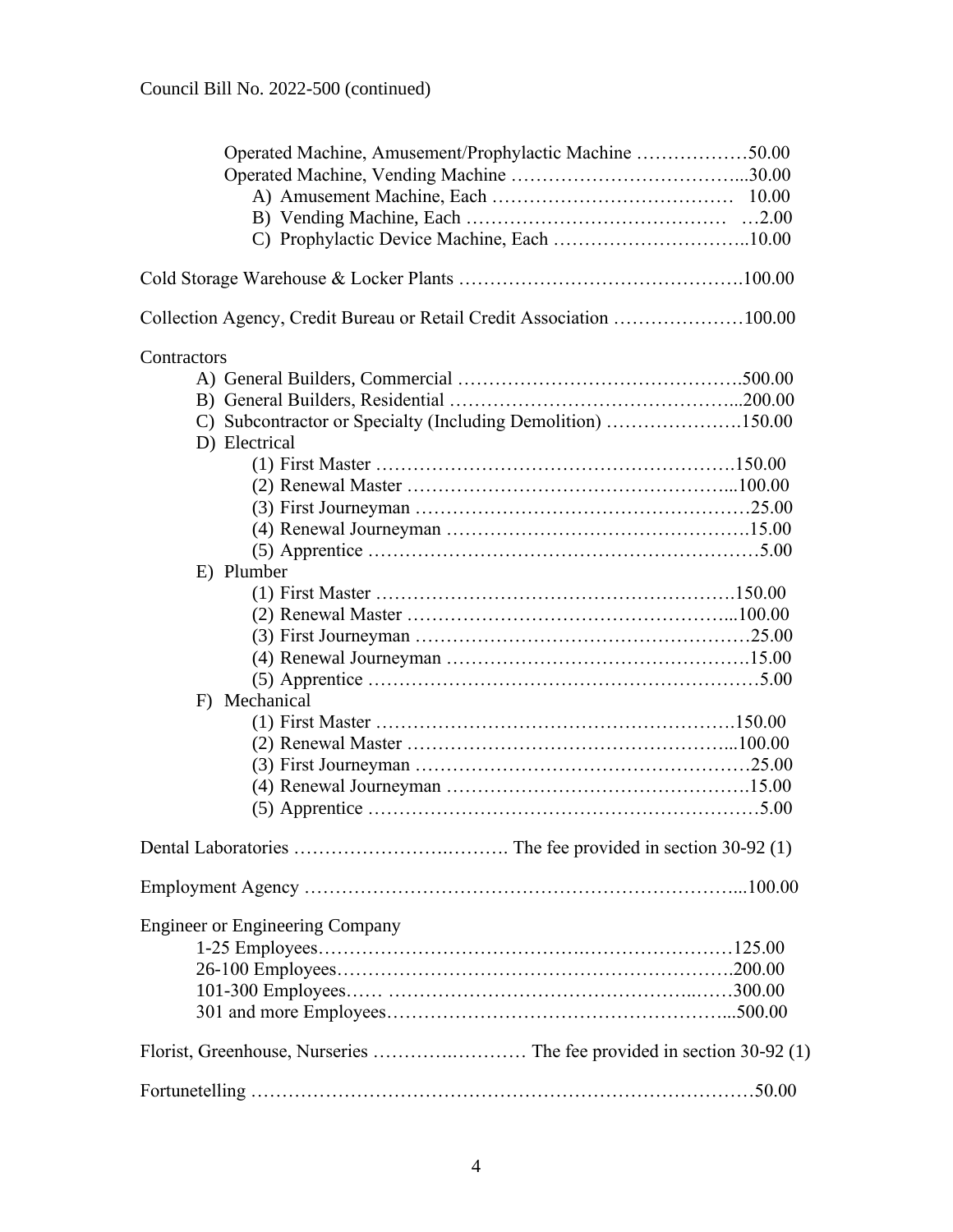| <b>Health Permit</b><br>Swimming Pools, Public and Semi-Public, Seasonal 131.00<br>Swimming Pools, Public and Semi-Public, Year-Round 315.00                                                                                      |  |
|-----------------------------------------------------------------------------------------------------------------------------------------------------------------------------------------------------------------------------------|--|
|                                                                                                                                                                                                                                   |  |
| <b>Hotels and Motels</b>                                                                                                                                                                                                          |  |
|                                                                                                                                                                                                                                   |  |
|                                                                                                                                                                                                                                   |  |
| Ice Dealer                                                                                                                                                                                                                        |  |
|                                                                                                                                                                                                                                   |  |
| Insurance Agent, Agency or Broker<br>Representing Fire, Casualty, Bonding, Plate Glass, Accident or Life Insurance<br>Companies<br>B) For each additional Partner, Member of the<br>Firm or Officer of the Company engaged in the |  |
| Internet Service Providers\$2 per employee, with a minimum license fee of<br>\$30.00 per year in any case.                                                                                                                        |  |
|                                                                                                                                                                                                                                   |  |
| Junk, Scrap, Salvage Dealer  The fee provided in section 30-92 (1), with a<br>minimum license fee of \$100.00 per year in any case.                                                                                               |  |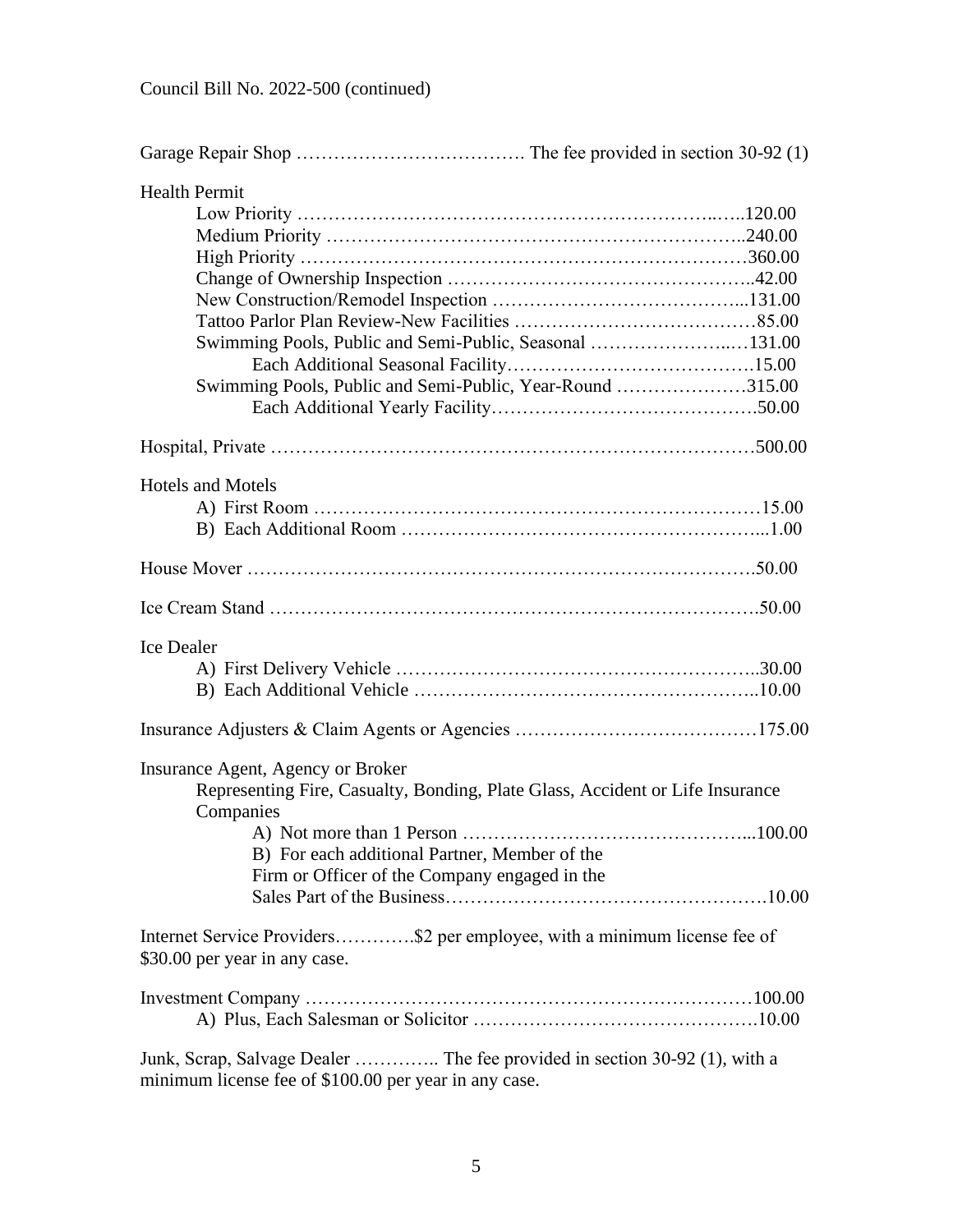| <b>Land Surveyor</b>                                                                                                                   |
|----------------------------------------------------------------------------------------------------------------------------------------|
|                                                                                                                                        |
|                                                                                                                                        |
|                                                                                                                                        |
|                                                                                                                                        |
|                                                                                                                                        |
| Laundry, Cleaning and Pressing  The fee provided in section 30-92 (1), with a<br>minimum license fee of \$100.00 per year in any case. |
|                                                                                                                                        |
| Lead-Litharge Smelting The fee provided in section 30-92 (1), with a<br>minimum license fee of \$1,200.00 per year in any case.        |
| Liquor                                                                                                                                 |
| A) Dealers at Retail in Intoxicating Liquor-                                                                                           |
|                                                                                                                                        |
| B) Dealers at Retail in Intoxicating Liquor-                                                                                           |
|                                                                                                                                        |
| C) Dealers at Retail in Intoxicating Liquor-                                                                                           |
|                                                                                                                                        |
| D) Dealers at Retail in Intoxicating Liquor-                                                                                           |
| not in excess of 5% alcohol by weight                                                                                                  |
|                                                                                                                                        |
| E) Dealers at Retail in Intoxicating Liquor-                                                                                           |
| not in excess of 5% alcohol by weight                                                                                                  |
|                                                                                                                                        |
| F) Dealers at Retail in Nonintoxicating Beer (3.2%)                                                                                    |
|                                                                                                                                        |
| G) Dealers at Retail in Nonintoxicating Beer (3.2%)                                                                                    |
|                                                                                                                                        |
| H) Dealers at Wholesale & Solicitation in Intoxicating Liquor-                                                                         |
|                                                                                                                                        |
| I) Dealers at Wholesale & Solicitation in Intoxicating Liquor-                                                                         |
| containing not in excess of 22% alcohol by weight 300.00                                                                               |
| J) Dealers at Wholesale & Solicitation in Intoxicating Liquor-                                                                         |
|                                                                                                                                        |
| K) Dealers at Wholesale in Nonintoxicating Beer (3.2%) 100.00                                                                          |
| L) Wine, malt beverages, and distilled spirits tasting permit 25.00                                                                    |
|                                                                                                                                        |
|                                                                                                                                        |
|                                                                                                                                        |
| Masseurs, Physical Therapy, Weight Control,                                                                                            |
| Exercise or Health Studios or similar establishments 100.00                                                                            |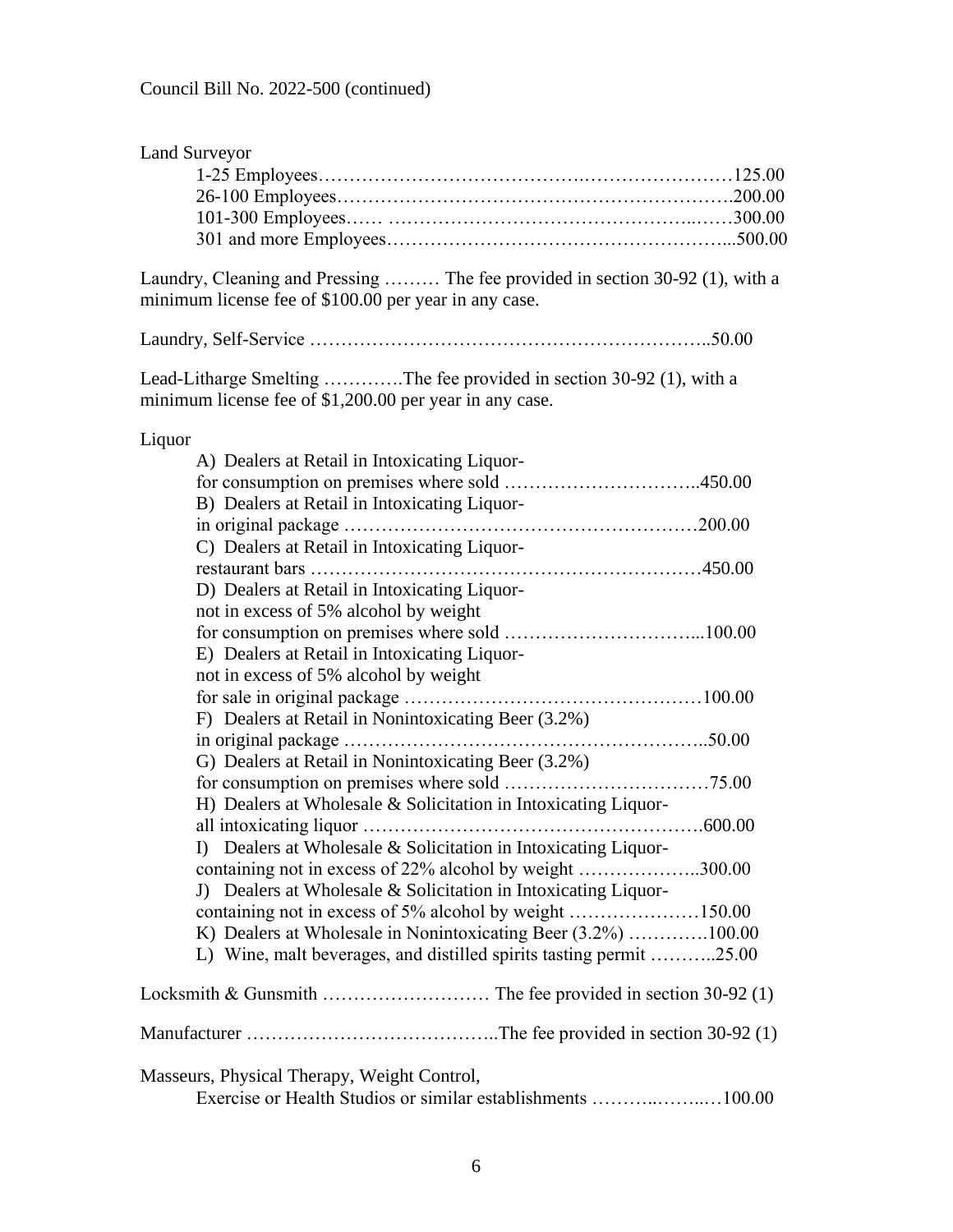| Merchant, Temporary                        | Temporary Merchant means any person who sells or offers for sale<br>merchandise or wares on a temporary basis and shall include special events,<br>which constitutes less than on an annual basis. |  |
|--------------------------------------------|----------------------------------------------------------------------------------------------------------------------------------------------------------------------------------------------------|--|
|                                            |                                                                                                                                                                                                    |  |
| <b>Mobile Home Park</b>                    |                                                                                                                                                                                                    |  |
|                                            | Mortuary, Undertakers or Funeral Establishments  The fee provided in section<br>30-92 (1), with a minimum license fee of \$100.00 per year in any case.                                            |  |
| Nurseries, Daycare, Preschools             |                                                                                                                                                                                                    |  |
|                                            |                                                                                                                                                                                                    |  |
| <b>Office Buildings</b>                    |                                                                                                                                                                                                    |  |
| section 30-92 (1)                          |                                                                                                                                                                                                    |  |
| Parcel Delivery or Express Company         |                                                                                                                                                                                                    |  |
| year in any case.                          | Pawnbroker, which shall include the buying and selling of gold, silver and jewelry<br>The fee provided in section $30-92$ (1), with a minimum license fee of \$200.00 per                          |  |
| Peddlers<br>A) Conducting Business on foot |                                                                                                                                                                                                    |  |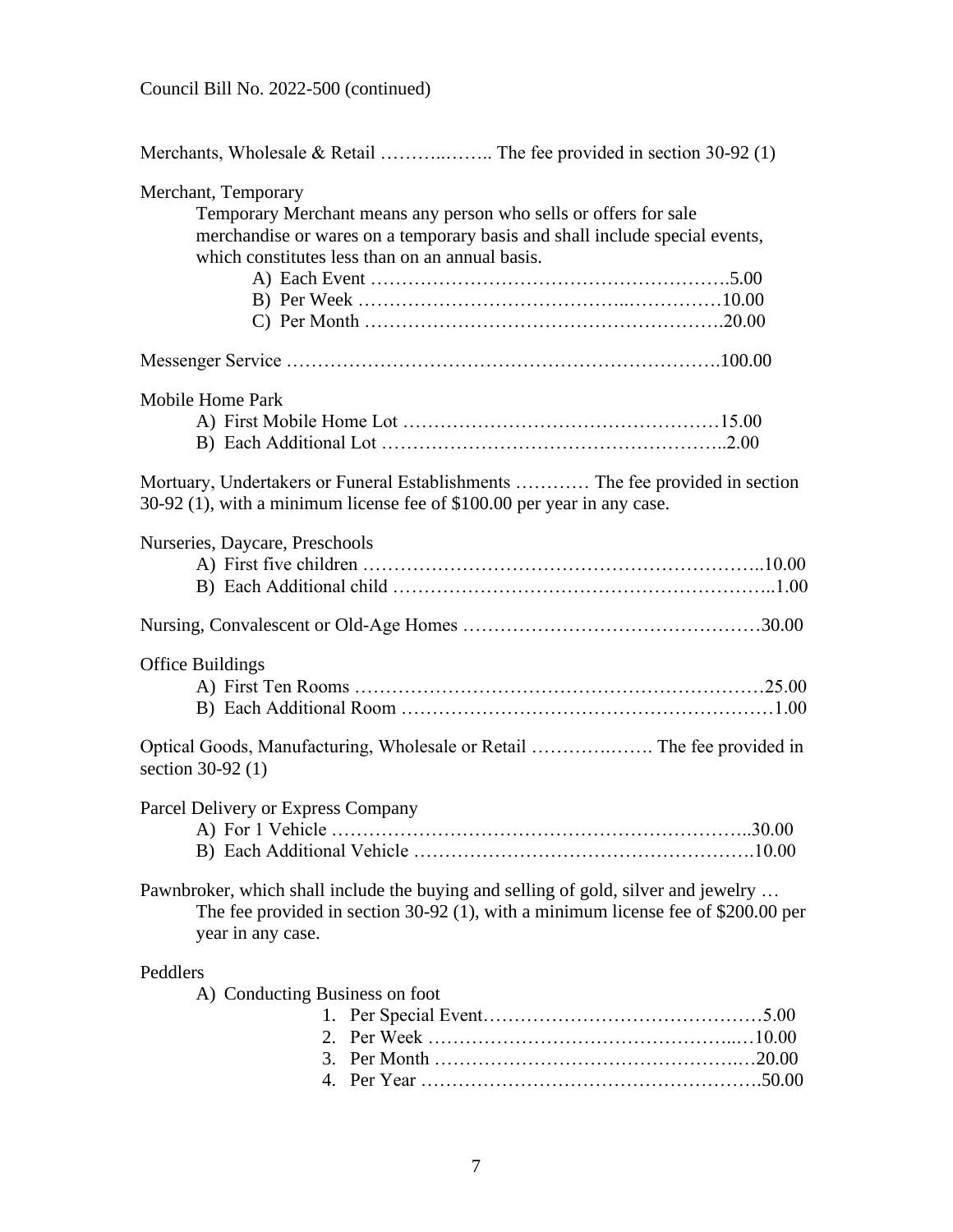| B) Using a wagon, automobile, cart or other vehicle or conveyance, which<br>shall include concession trailers, per such vehicle      |  |
|--------------------------------------------------------------------------------------------------------------------------------------|--|
|                                                                                                                                      |  |
|                                                                                                                                      |  |
|                                                                                                                                      |  |
|                                                                                                                                      |  |
|                                                                                                                                      |  |
|                                                                                                                                      |  |
| <b>Printing Establishment</b>                                                                                                        |  |
| Printing, typesetting or linotype, mimeographing,                                                                                    |  |
| photostating, engraving, photocopying or lithographing                                                                               |  |
| with a minimum license fee of \$100.00 per year in any case.                                                                         |  |
|                                                                                                                                      |  |
| <b>Processing Services</b>                                                                                                           |  |
| Those processing establishments or processing services                                                                               |  |
|                                                                                                                                      |  |
| Promoters or Booking Agents or Agencies                                                                                              |  |
| Promoters of all types of entertainment where an admission is                                                                        |  |
| charged to the public for profit or the expectation of profit 50.00                                                                  |  |
|                                                                                                                                      |  |
|                                                                                                                                      |  |
| This item shall apply to every person operating a railroad                                                                           |  |
| or railway company and transacting business within the                                                                               |  |
| city (but not including business done to or from points                                                                              |  |
| within the state and not including any business done for                                                                             |  |
| the government of the United States, its officers or agents),                                                                        |  |
| and every person operating a railroad or railway company                                                                             |  |
| operating its trains or keeping and maintaining its tracks                                                                           |  |
| across, upon or along any street, alley or other public place                                                                        |  |
| in the city, by means of any surface track, bridge, viaduct or                                                                       |  |
| tunnel, and every person operating a railroad or railway company<br>occupying any portion of any street, alley or other public place |  |
| of the city with its roadbed, tracks, ties, switches, bridges,                                                                       |  |
| viaducts, tunnels or other structures                                                                                                |  |
|                                                                                                                                      |  |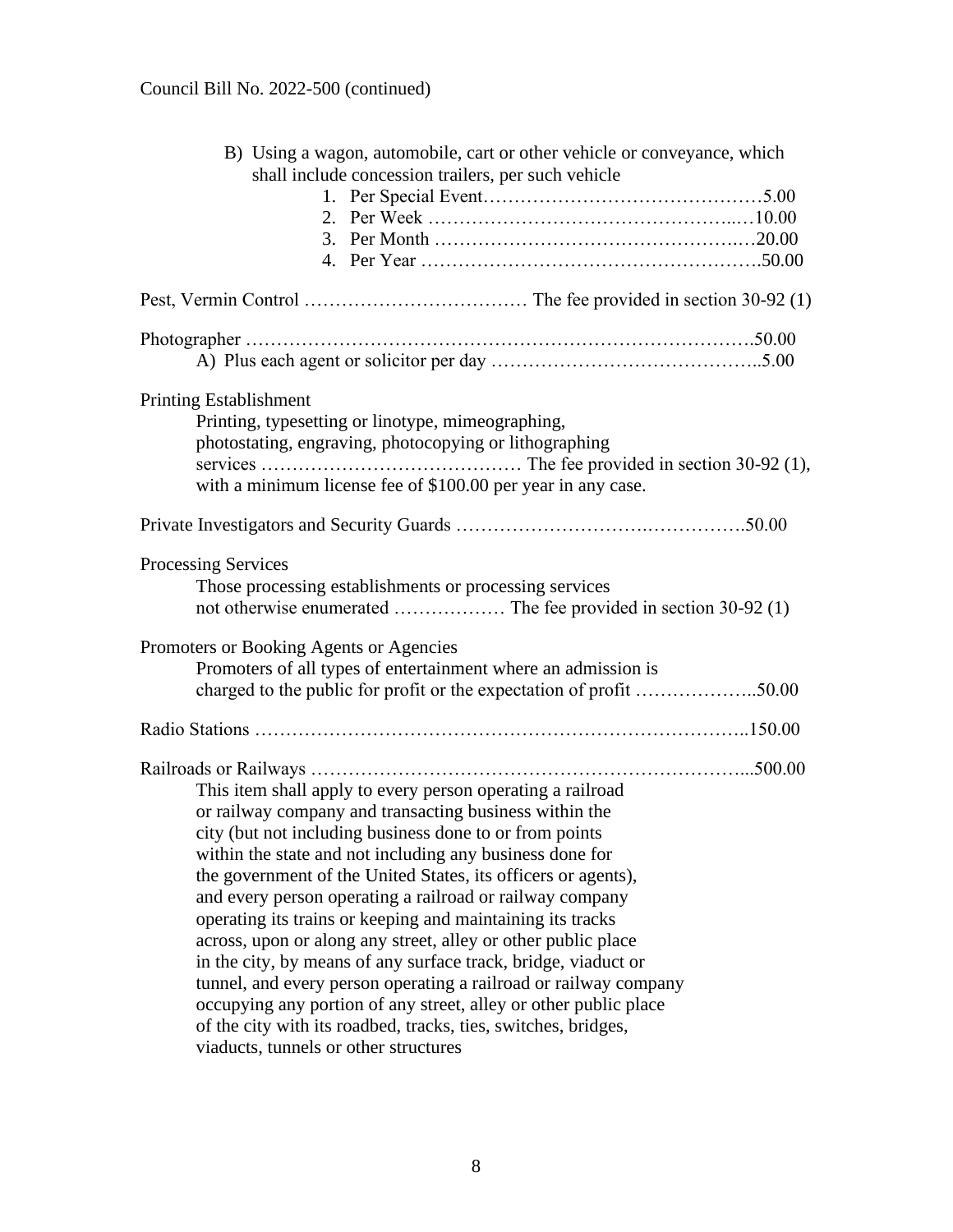Restaurants, Café, Cafeteria's & Lunchrooms…The fee provided in section 30-92 (1), but in no case shall a restaurant license be more than \$500 per year.

# Sales/Service Agent or Agency Receiving gross annual commissions, fees, charges or compensation of A) \$25,000 or less per year …………………………………………25.00 B) More than \$25,000 and not more than \$50,000, per year…….….35.00 C) More than \$50,000 and not more than \$100,000 per year ………50.00 D) More than \$100,000 and not more than \$250,000 per year ……100.00 E) More than \$250,000 and not more than \$500,000 per year …….250.00 F) More than \$500,000, per year …………………………………..400.00 Septic Tank Cleaning ………………………………………………………………..75.00 Service Center (all other service businesses not enumerated)………..…..\$2 per employee, a minimum license fee of \$30.00 per year in any case. Service Station, Filling Station, Gasoline Station … The fee provided in section 30-92 (1) Short-Term Rental as defined in Section 29-A of the Zoning Code…..The fee provided in section 30-92 (1). Shows, Transient Tent shows, exhibits, exhibitions or other attractions held indoors or outdoors or in automotive or other conveyances, other than carnivals or circuses A) First day ………………………………….……………………10.00 B) Each additional day …………………………………………….5.00 Sign Makers and Sign Painters ……………………………………………………75.00 Skating Rinks, Ice or Roller ……………………………………………………...150.00 Sound Recording and Reproduction Services ….. The fee provided in section 30-92 (1) Stocks and Bonds, Sale or Purchase ……………………………………….…….100.00 Stockyard …………………………………………………………………………500.00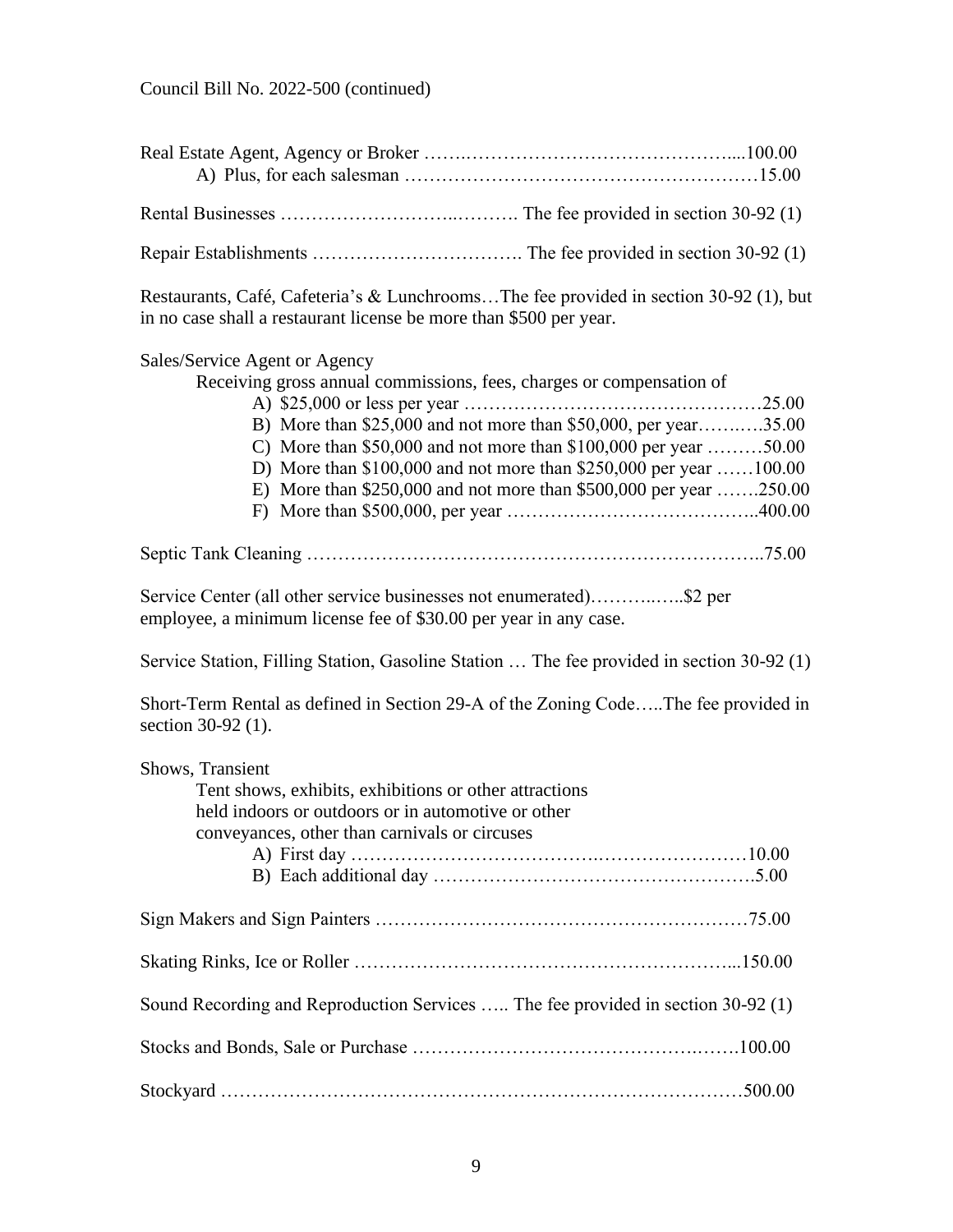| with a minimum license fee of \$100.00 per year in any case.                                                                                                                                                                                                                                                                                                                                                                                                                                                                    |
|---------------------------------------------------------------------------------------------------------------------------------------------------------------------------------------------------------------------------------------------------------------------------------------------------------------------------------------------------------------------------------------------------------------------------------------------------------------------------------------------------------------------------------|
| Street Stand, Temporary in nature, Special Events Only<br>A street stand is any place near to or adjoining any sidewalk,<br>alley, or other public way, or any common area, whether<br>such common area is enclosed or open, where articles are<br>eaten or drunk or articles of ornament or necessity are sold,<br>offered or exposed for sale, this item shall not apply for<br>purposes of stands near to or adjoining any sidewalk, alley<br>or other public way or any common area operating for the<br>sale of fireworks. |
|                                                                                                                                                                                                                                                                                                                                                                                                                                                                                                                                 |
|                                                                                                                                                                                                                                                                                                                                                                                                                                                                                                                                 |
| <b>Taxicab Business</b><br><b>Taxicab Drivers</b>                                                                                                                                                                                                                                                                                                                                                                                                                                                                               |
| <b>Theaters and Moving Picture Houses</b><br>Those having a seating capacity of:                                                                                                                                                                                                                                                                                                                                                                                                                                                |
|                                                                                                                                                                                                                                                                                                                                                                                                                                                                                                                                 |
| Transfer & Moving Van Companies                                                                                                                                                                                                                                                                                                                                                                                                                                                                                                 |

Storage Houses and Warehouses ………………. The fee provided in section 30-92 (1), with a minimum license fee of \$100.00 per year in any case.